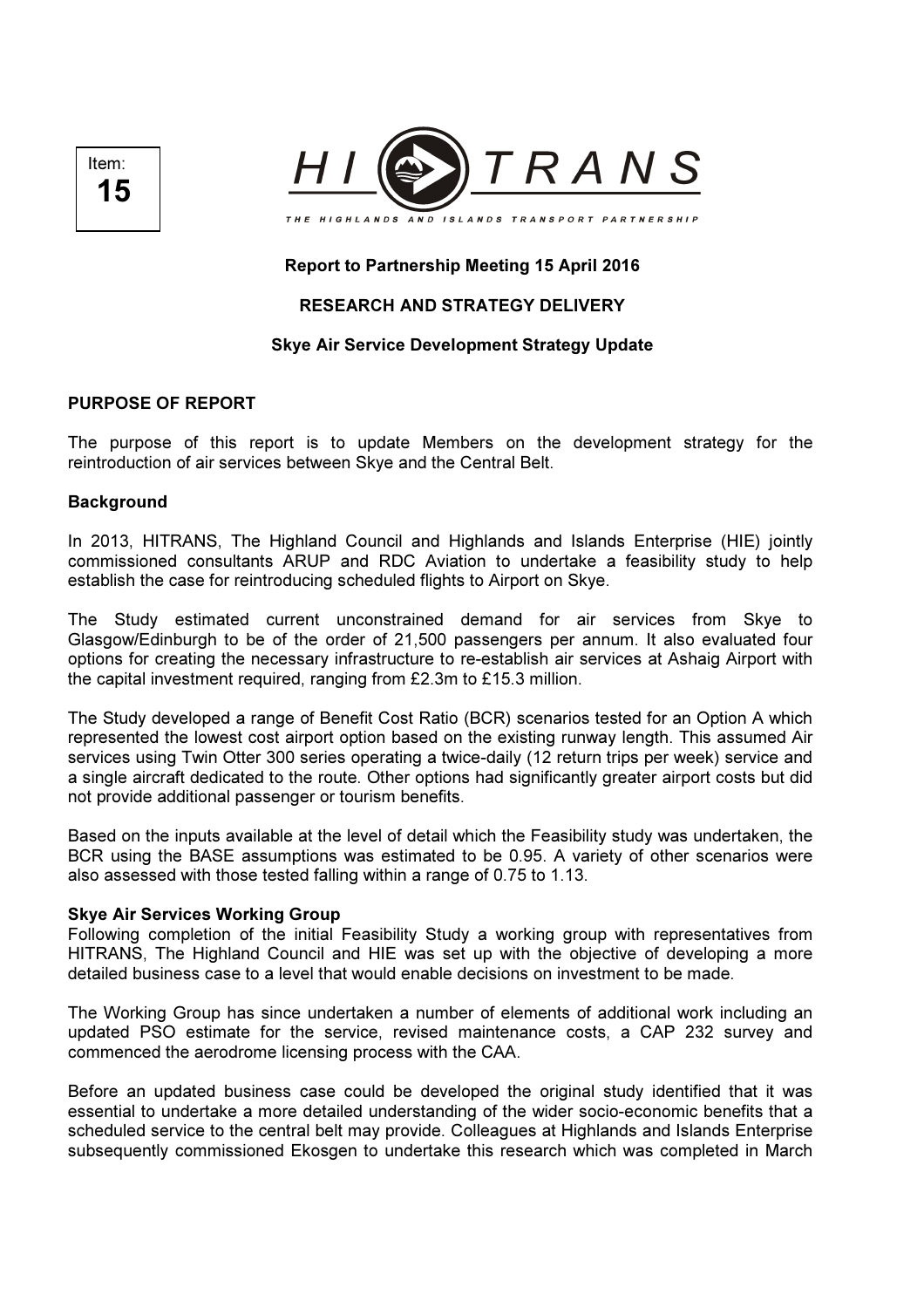2016. A copy of the full report can be found via the following link http://www.hie.co.uk/regionalinformation/economic-reports-and-research/archive/skye-air-services-study-2016.html

The Ekosgen report undertook detailed consultations with over 20 of the larger businesses in Skye and an assessment of the key business sectors including tourism, food & drink and creative industries as well as some of the growing sectors such as education and energy. It also considered three other airports (Donegal, Wick and Newquay) to help understand the benefits an air service provides to other rural areas.

Based on the research undertaken, the study found that the assumptions made in the original feasibility study could be seen as conservative, particularly around levels of passenger-related spend, business use of the service and the monetising of journey time savings. It concluded that although there is no established methodology for quantifying these benefits, it may be expected that GVA impacts would be significant.

## Updated Business Case

Following the completion of the socio-economic study, the Working Group members have met with ARUP/RDC Aviation and Transport Scotland's Aviation team to agree the brief for the updated business case. This report will seek to consider the following;

- Provide an update to the 2013 forecasts (section 4.2) to produce a new 'unconstrained demand' figure that takes into account the latest available data
- Update of CAPEX and OPEX assessments based on infrastructure/equipment changes, updated rate information and work undertaken since 2013. In particular it will seek to address uncertainty around the approach procedures and air traffic control.
- Updating the wider economic benefit analysis or long term forecast with new data and incorporating the work of Ekosgen
- Set out different options for the operational model
- Provide an outline business case for the most viable Option for re-introducing air services from Skye to the central belt.
- Provide a detailed and costed development strategy that will enable investment decisions to be made.

At the time of writing, the expectation is that the updated business case will take up to two months to complete with the findings of a the study reported to a future partnership meeting. The updated business case will be jointly commissioned by the three working group members with costs equally shared.

## Recommendation

Members are invited to support the proposed development strategy for the re-introduction of air services to Skye.

| <b>Risk</b>  | impact | <b>Comment</b>                                                                                                                                                                                                                                                                                                                   |
|--------------|--------|----------------------------------------------------------------------------------------------------------------------------------------------------------------------------------------------------------------------------------------------------------------------------------------------------------------------------------|
| RTS delivery |        | This work supports RTS Strategic priority S11a to reintroduce<br>scheduled air services between Skye and the Central Belt                                                                                                                                                                                                        |
| Policy       |        | This work supports development of the Aviation policies set out<br>in the RTS                                                                                                                                                                                                                                                    |
| Financial    |        | A budget £5,000 was identified in the 2015/16 budget. As the<br>only costs incurred related to the commencement of the<br>licensing process and acquiring met office data there was<br>underspend. It is proposed that an initial £5,000 allocation be<br>made in the 2016/17 Research and Development Budget for this<br>study. |
| Equality     |        |                                                                                                                                                                                                                                                                                                                                  |